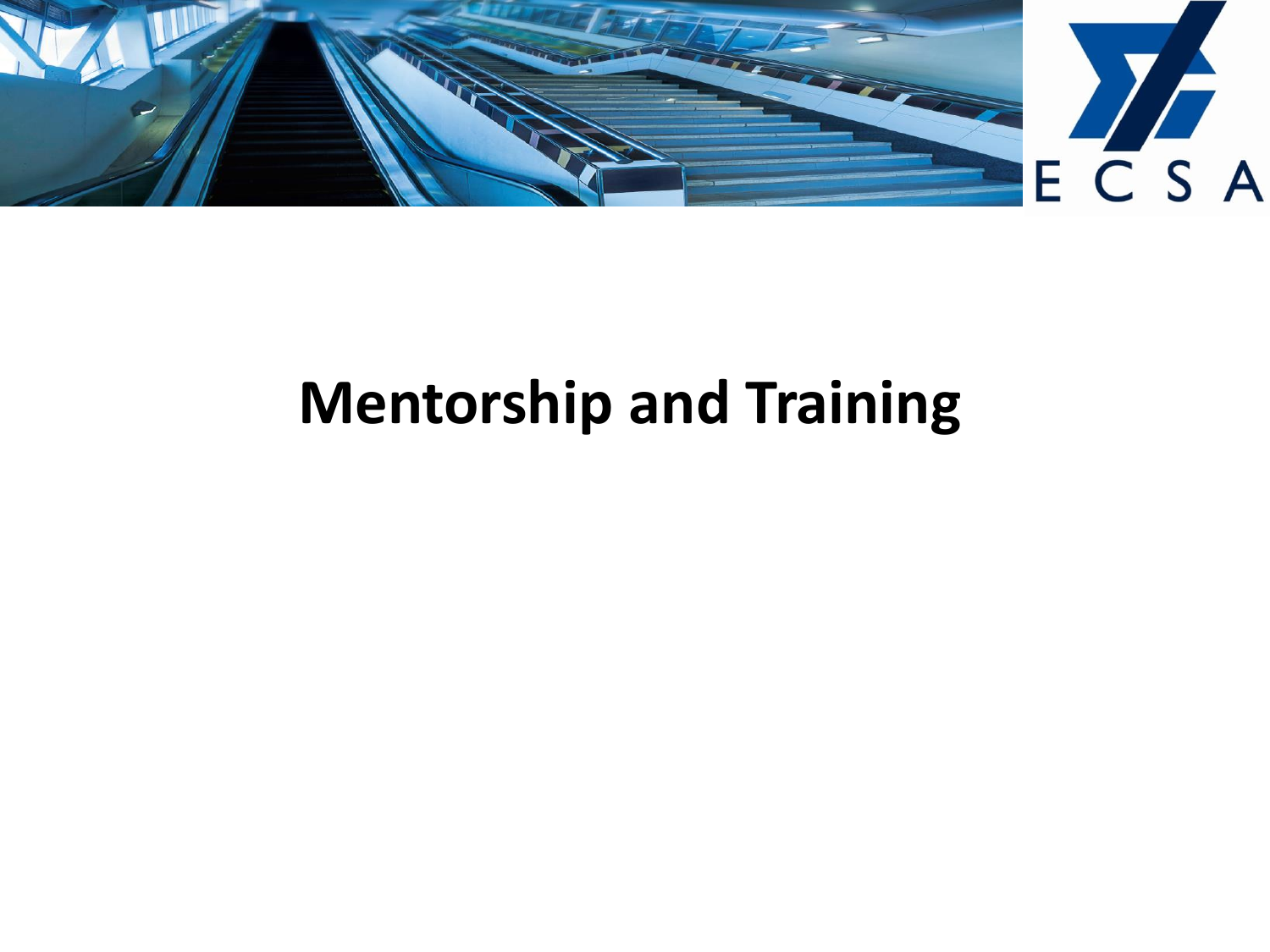

| 1. What criteria applies to mentors with<br>regard to them being registered, their<br>category of registration and discipline? | Mentors must be professionally registered in the same category that you are working<br>towards. In exceptional circumstances, ECSA may agree to a mentor being from<br>another category. Given the role and duties of the mentor, the mentor must be in<br>your discipline in order to support your development.                                                                                                                                                                                                                                                                              |
|--------------------------------------------------------------------------------------------------------------------------------|-----------------------------------------------------------------------------------------------------------------------------------------------------------------------------------------------------------------------------------------------------------------------------------------------------------------------------------------------------------------------------------------------------------------------------------------------------------------------------------------------------------------------------------------------------------------------------------------------|
| 2. Can my employer act as a mentor,<br>supervisor and referee?                                                                 | Yes, the same person may act as your mentor, referee and supervisor. This is not<br>uncommon in small organisations, or departments which only have one registered<br>person.                                                                                                                                                                                                                                                                                                                                                                                                                 |
| 3. Does ECSA assist companies to establish<br>structured training programmes to train<br>candidates towards registration?      | No, not directly. Training guidelines are outlined in the R-05 series of documents<br>known as the Discipline-specific Training Guidelines.                                                                                                                                                                                                                                                                                                                                                                                                                                                   |
| 4. How many applicants can a mentor be<br>responsible for?                                                                     | The ratio of candidates to mentor depends on what you require a mentor to do. If a<br>mentor is required to review progress every two or three months to determine<br>progress and advise on future engineering activities which should be tackled, then<br>one mentor could possibly handle 20 or 30 candidates as this only requires a few<br>hours of engagement every quarter. If, however, the mentor is also the line manager<br>who is teaching you, and skills transfer is taking place, then he or she would possibly<br>not have time to support more than two or three candidates. |